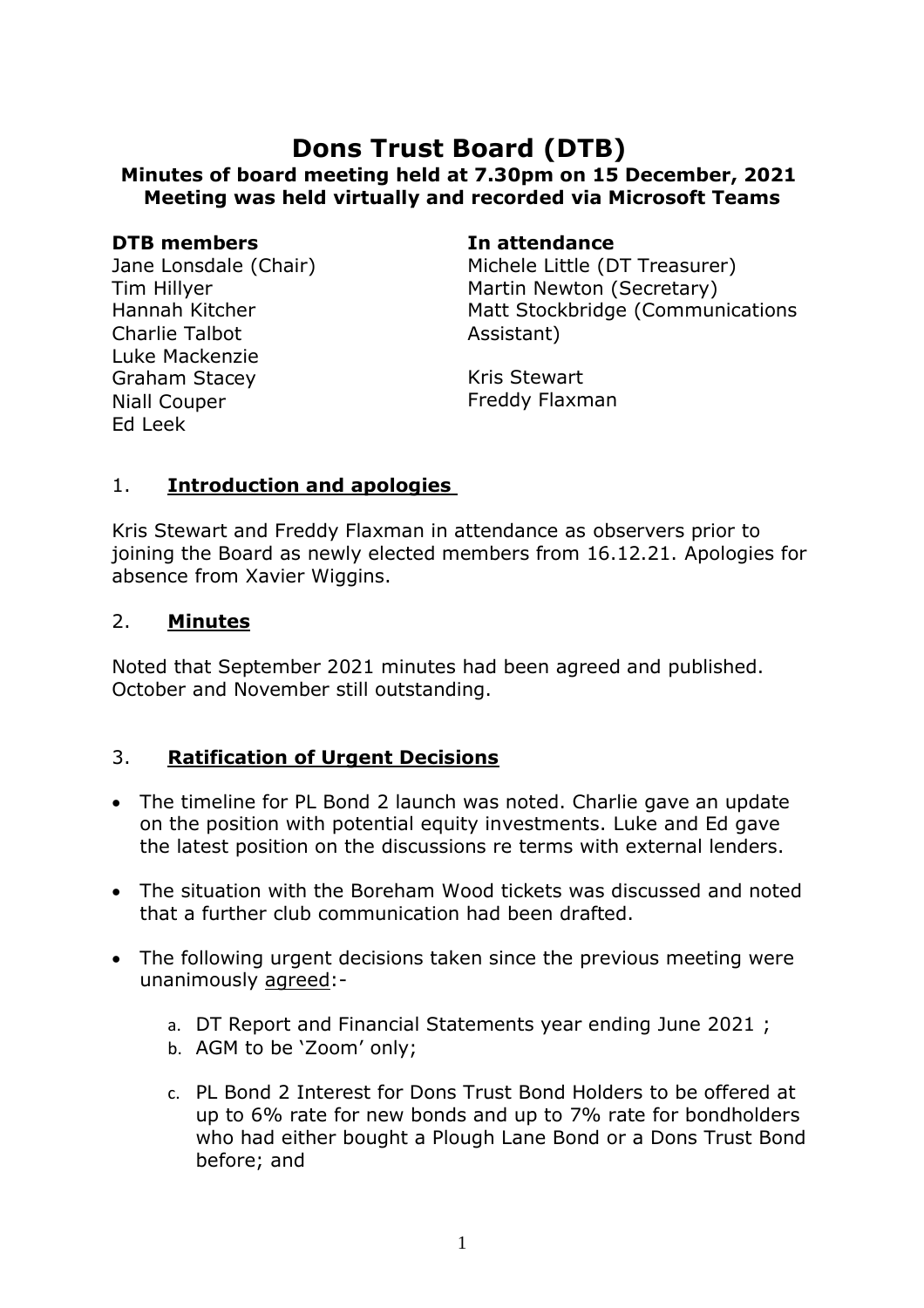d. Boreham Wood Ticket Allocation, subject to revision to the further club communication to ensure appropriate tone, deadline inserted for response, clarity on season ticket holder/debenture holder priority.

### 4. **Finance Update and SGM January**

Most of finance update provided as part of previous item.

# 5. **1 to 1 CEO / SLT Update**

The following was discussed:-

- The new strategy on kiosks to improve queueing issues, noting the new Elior appointment of Kiosk Manager. On match day staffing resources, the need to be pro-active in reaching out to people that may be interested in part-time opportunities was referenced.
- The kit contract was considered.
- The Comms/Marketing Manager situation, discussion at the PLC Board on this, the transfer of overall Comms responsibility from the CEO and issues relating to that. Noted that Head of Comms had now been tasked with implementing the Comms Plan and that Niall would act as 'Point Manager' to oversee this.

# 6. **Honours**

- Noted that matter of matchday Board Room access and privileges was unresolved. A further matter was the possible future naming of parts of the stadium after former players, etc and also policy on testimonials.
- An advert for joining the Honours Committee would be published in January.

# 7. **Dates of Meetings in 2022**

Charlie raised the issue of the back-to-back DTB and PLC Board meetings. The question of additional DTB meetings before mid-January was then discussed to settle chair, vice chair and appointment to PLC Board positions as well as priority setting.

Agreed to consider the 2022 dates again at one of two additional meetings before the end of the year.